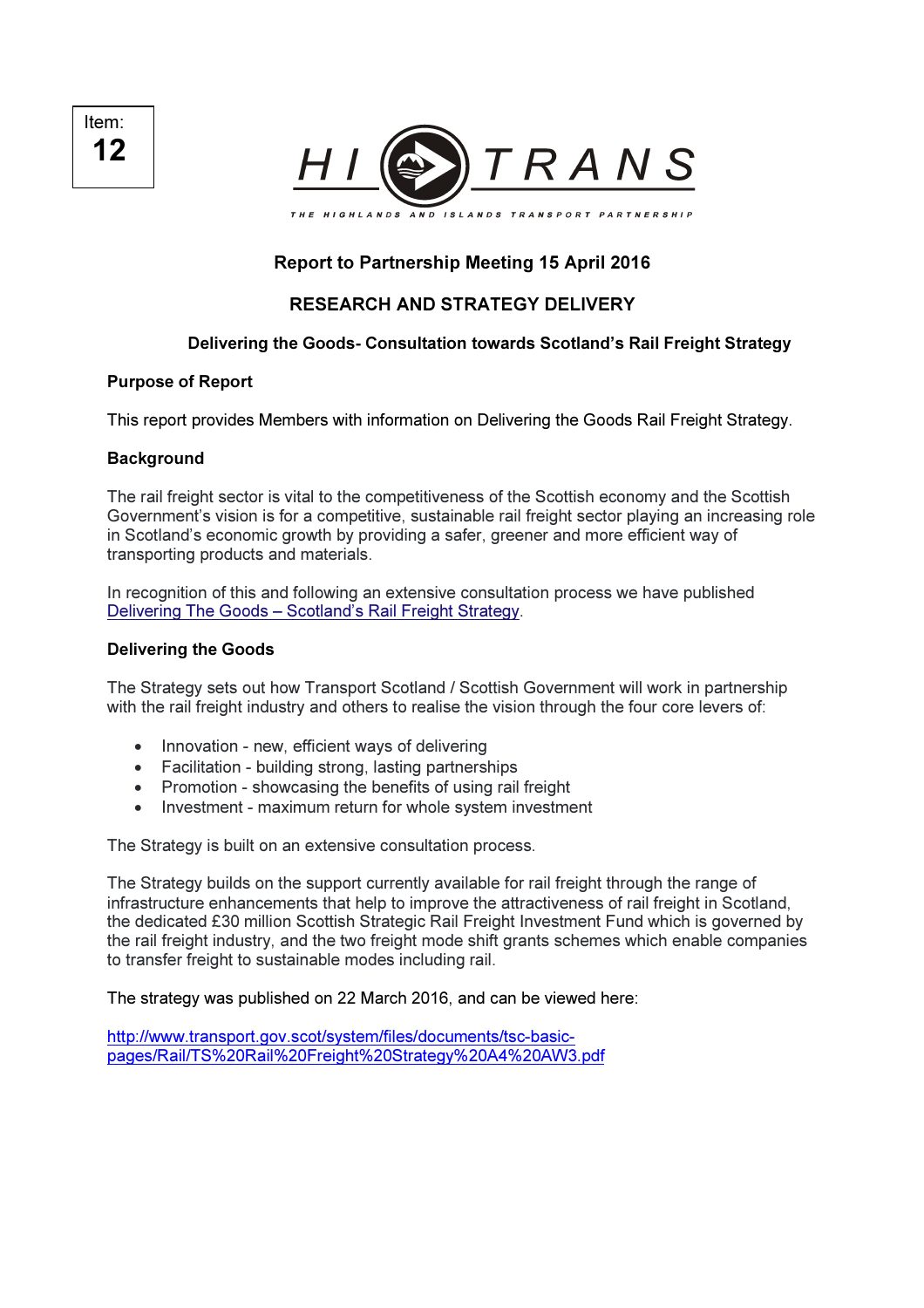Of interest to HITRANS is the section on Innovation:

*The Scotland Freight Joint Board will consider the barriers to innovation and attracting new*  freight onto the railway network and how these can be overcome. The Board will use, among *other things, the evidence from the 'Lifting the spirit' trial and the 'Branchliner' initiative as a basis to identify areas for positive action. Areas for consideration will include:* 

- *Behaviour and culture.*
- *Regulation and standards.*
- *Barriers to market entry.*
- *Moving joint loads.*
- *Network capability, particularly for containerised traffic.*

*• Export potential, in particular through the ports and direct services via the Channel Tunnel.* 

*• Identification of particular markets for deeper exploration and potential pilot initiatives. Initial focus should include food and drink, timber and construction.* 

A ring-fenced rail freight innovation fund is proposed for Control Period 6, and HITRANS is well positioned to be involved.

The HITRANS consultation response appears in the Annex below.

## Recommendation

1. Members are asked to note the report.

| <b>Risk</b>         | <b>Impact</b> | <b>Comment</b>                                                    |
|---------------------|---------------|-------------------------------------------------------------------|
| <b>RTS delivery</b> |               | This project fits well with a number of RTS Horizontal<br>themes. |
| Policy              |               | This project has integration and environmental<br>benefits.       |
| Financial           |               | This project is partially fully funded                            |
| Equality            |               | No impact on equalities issues.                                   |

| <b>Report by:</b> | Frank Roach                |
|-------------------|----------------------------|
| Designation:      | <b>Partnership Manager</b> |
| Date:             | 5 April 2016               |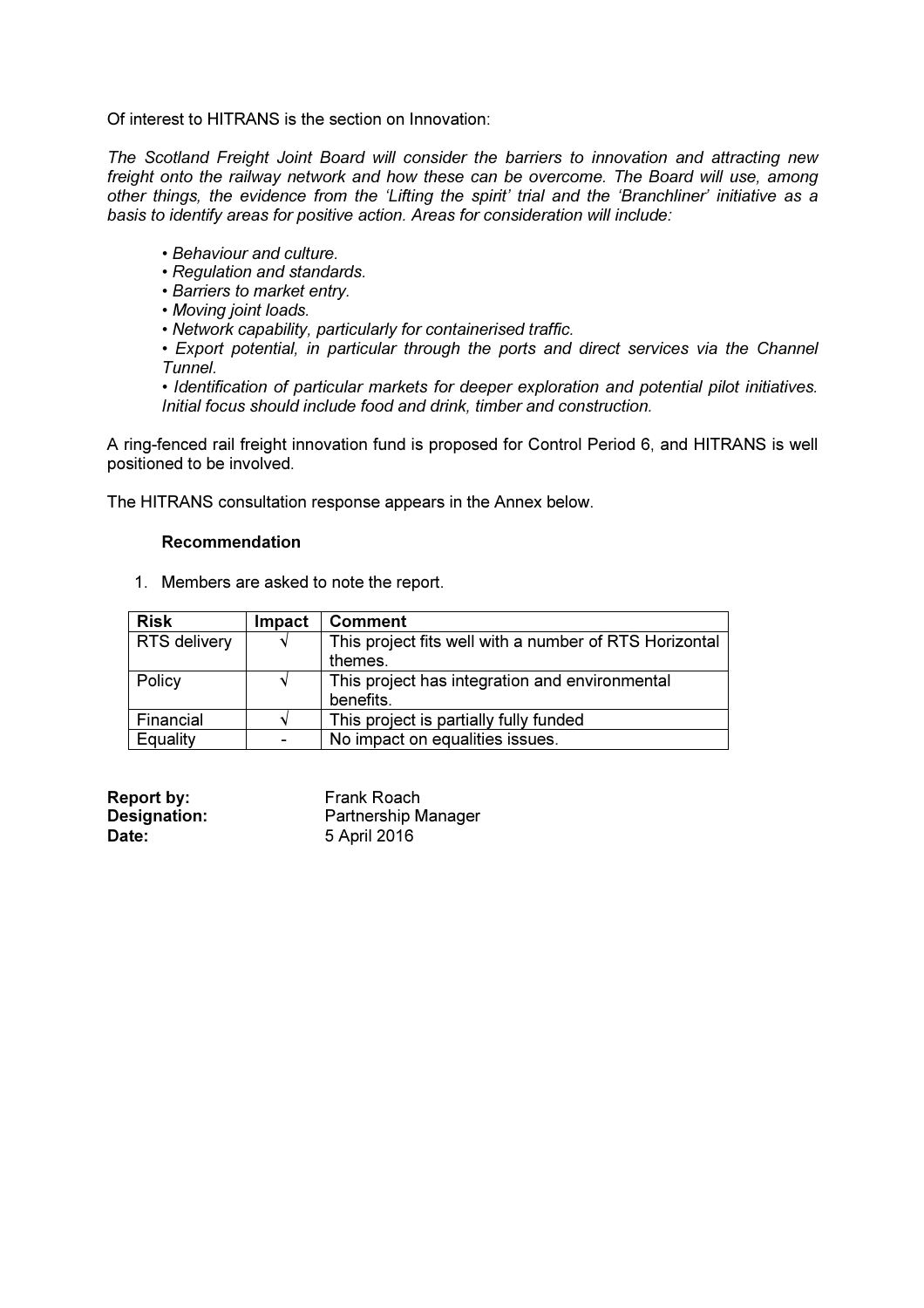#### Annex - HITRANS RESPONSE

#### Introduction

Freight in the Highlands and Islands use all four modes- road, rail, sea and air- to enable even the remotest island communities to participate in the economic life of the country. Because of the geography, rail links have a lifeline nature. Infrastructure resilience in the face of climate change is key to ensuring that networks operate around the clock. Weakness in infrastructure provision leads to a lack of business confidence in the rail network.

Unlike roads, the railway is not open 7 days, nor 24 hours per day. Access to the track is limited by maintenance access requirements, and signaller shifts. A new freight flow, for example, may require signal boxes on trunk routes to be opened up specially, incurring substantial costs borne by the logistics supplier(although one advantage of the RETB signalled network north of Helensburgh and Inverness is round the clock staffing for level crossing and maintenance access). Overnight freight gets the goods to the customer when it is required, and more quickly as there are few or no passenger trains competing for paths. The largely single track nature of the network in the Highlands also limits capacity in terms of the number of train paths. A much-discussed and desirable, commercially viable early arrival in Inverness of a retail goods train is simply impossible.

The Highland Rail Network has a restricted loading gauge which reduces the railway's ability to compete effectively against road. Container clearance on the Highland Main Line is restricted, while on Inverness-Aberdeen line improved gauge is available from Elgin eastwards only. The restricted loading gauge on all Highland routes reduces the railway's ability to compete effectively against road. Electrification will of course bring about a significant improvement in gauge. On the Far North and West Highland Lines a number of structures are weight restricted, and track geometry sub-optimal which limits access by certain types of freight locomotive, and reduces the speed of all locomotives.

Terminals in the North are limited in number and capacity, particularly for multimodal traffic. Fort William has only dedicated terminals for oil and alumina, Inverness handles bulk cement and supermarket goods, Lairg has oil discharge facilities and Georgemas receives nuclear and pipe trains, although traffic to Orkney regrettably ceased some years ago. While access is regulated by ORR it would be perhaps helpful if Network Rail took a more proactive role in terminal development and management, possibly for timber which may have an otherwise detrimental effect on fragile roads.

Our area requires good cross border rail links to East Coast ports via the East Coast Main Line and to the Midlands/South East via the West Coast Main Line. High Speed 2 will release capacity for freight on the classic lines, and growing electrification in Scotland will allow fast, all-electric freight to the south. Timely access to Central Scotland terminals at the right time to connect with trunk flows is very important.

We acknowledge the state aid issues with supporting rail freight but serious mode shift will only occur when there is parity of cost, opportunity and reliability for new entrants on road and rail networks. The barriers to new entrants to rail can be lowered if Government can simplify the application process, allow non-commercial applicants and set realistic targets and budgets.

EU funding does offer an opportunity to support and develop sustainable freight projects. This includes specific funds such as the TEN-T Networks that are very well focussed towards freight flows.

HITRANS have also enjoyed success in other EU funding sources including the INTERREG funding stream where HITRANS participation in the Food Port North Sea Area project enabled the innovative trial of modal shift from road to rail for the transport of Whisky product from Elgin / Speyside to central Scotland distribution and bottling plants. The Lifting the Spirit project was a HITRANS led initiative delivered in partnership with Scotch Whisky Association (SWA) HIE, Moray Council and our Food Port partners which enabled a wide range of distillers the opportunity to move bulk spirit and other food products by rail to/from Elgin during autumn 2013. With 48% of HGVs on the A95 whisky-related, sufficient potential traffic was identified. The objective was to offer this on a cost neutral basis as many of the potential customers had not used rail transport from the north of Scotland in the last 20 years, although most had recent experience of intermodal transport for cased goods and bulk spirit from Central Scotland. In majoring on an iconic product we were able to demonstrate the availability of alternative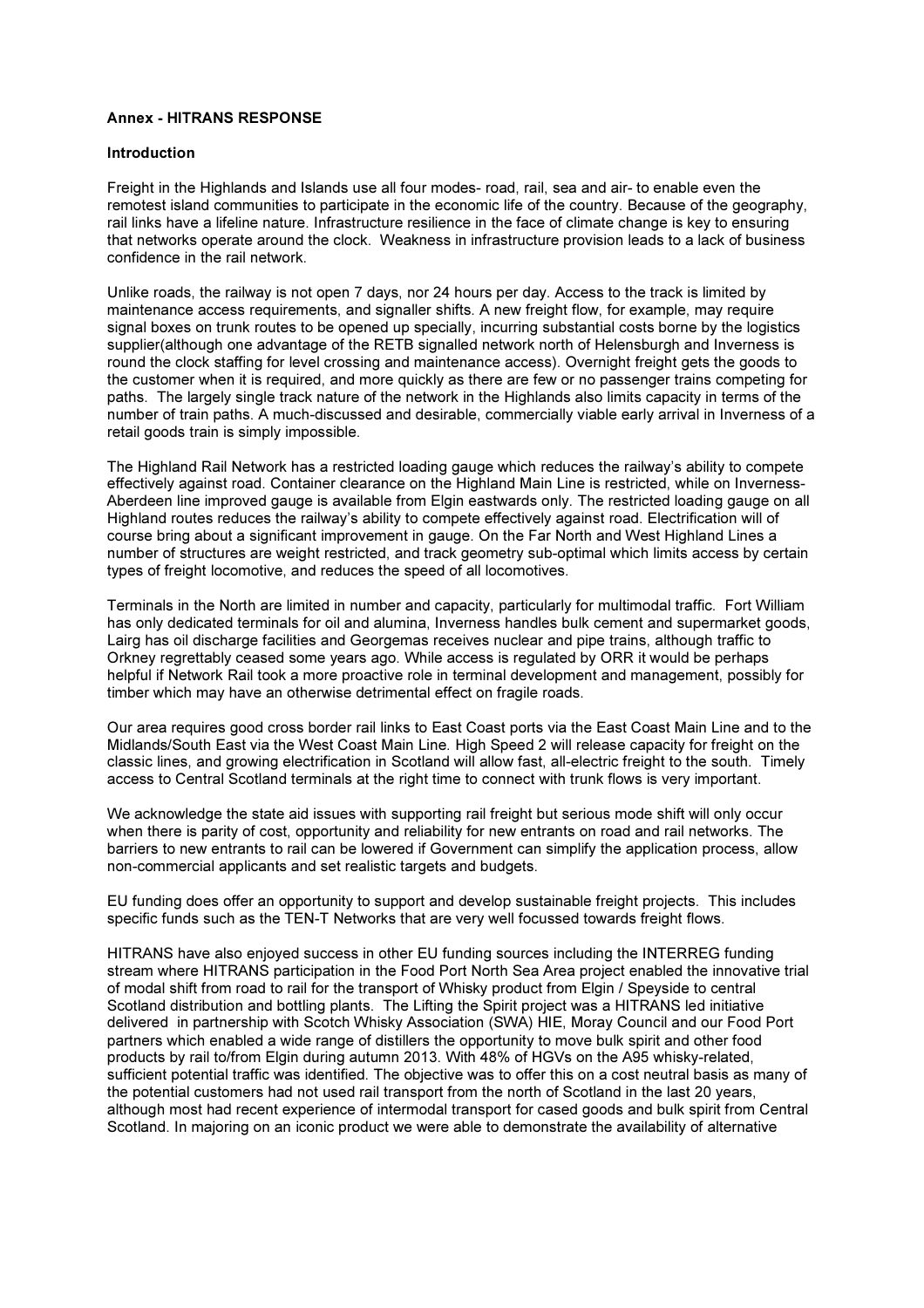transport infrastructure and thus enhance or at least retail the area's competitive position at a time of growing transport costs and increasing demand for transport. The spirit was moved in demountable container tanks on rail wagons. Lifting equipment was procured at Elgin to facilitate transfer from local hauliers, and the tanks were sent to an intermodal terminal in Central Belt for onward delivery. Key outputs included:

- modal shift to rail
- maximising the use of rail's capability, demonstrating resilience and performance
- assisting with the development of the Moray economy
- encouraging collaboration among producers
- making the case for further infrastructure investment

The Lifting the Spirit project highlights the opportunity that EU funding can offer and was a useful way of proving demand and costs ahead of developing a longer term project through commercial business case and/or freight facilities grant.

While EU funds can attract a favourable intervention rate (Food Port secured 60% of costs met by EU sources for Lifting the Spirit) the need for the Scottish partner to provide match funding is a barrier to participation in these projects. If a fund was established to support Scottish public bodies in their participation in EU projects there would be a real opportunity for Scotland's return from EU funding to increase significantly.

The EU has set a target of 30% of all >300km freight movements to be by sustainable mode by 2030, 50% by 2050. This needs to be reinforced, by promoting load-sharing, break bulk, rail electrification and low emissions deliveries.

Over the next 10-15 years the timber industry needs to transport 4 million tonnes of timber from the wider Flow Country catchment to distant markets. This will have consequences for the fragile public road network, the environment and the neighbouring communities. The carrying capacity of the road network is a major constraint. The Highland Timber Transport Group's Flow Country Strategy 2014-16 highlights the still unrealised potential for rail to play a part.

Branchliner is an investigative study which, if it proves positive, will lead towards a demonstrator project that will trial timber deliveries by rail.

HITRANS will brings together a high level strategic group to establish the importance of the issues at stake – the environmental peatland interest, the economic timber interest and the critical infrastructure constraints – and to ensure there is commitment to finding a viable solution. This group will set the context for and agree a brief for consultants to develop the options and make recommendations. The consultants will gather existing knowledge and experience of timber transport by rail in the UK to see how it can be best applied to the Far North Line. They will establish gaps in knowledge and understanding of physical, cost, logistical, environmental and community issues and, where necessary, commission consultancy services to fill these gaps. Suitably experienced consultants will investigate the optimum location and size of loading facilities, the cost of their upgrade or creation. It will take account of train lengths, terminal operation and train path metrics and consider the role of demountable ISO flatracks, conventional dedicated timber wagons and freight multiple units. All options will be reviewed, to determine the costs and to identify any logistical barriers to delivery of Flow Country timber by rail to Inverness and beyond. The environmental benefits of mode shift to rail from the Flow Country will be calculated.

We offer the following response to the questions posed in the Consultation Document:

#### 1. What are your views on the vision for rail freight in Scotland?

We agree with the Government's vision, noting the emphasis on safety and environmental benefits. Rail freight acts as Scotland's link to the world: Coatbridge and Grangemouth are our gateways. An increasingly electrified network provides even greater greenhouse gas emissions compliance, as well as offering gauge enhancement.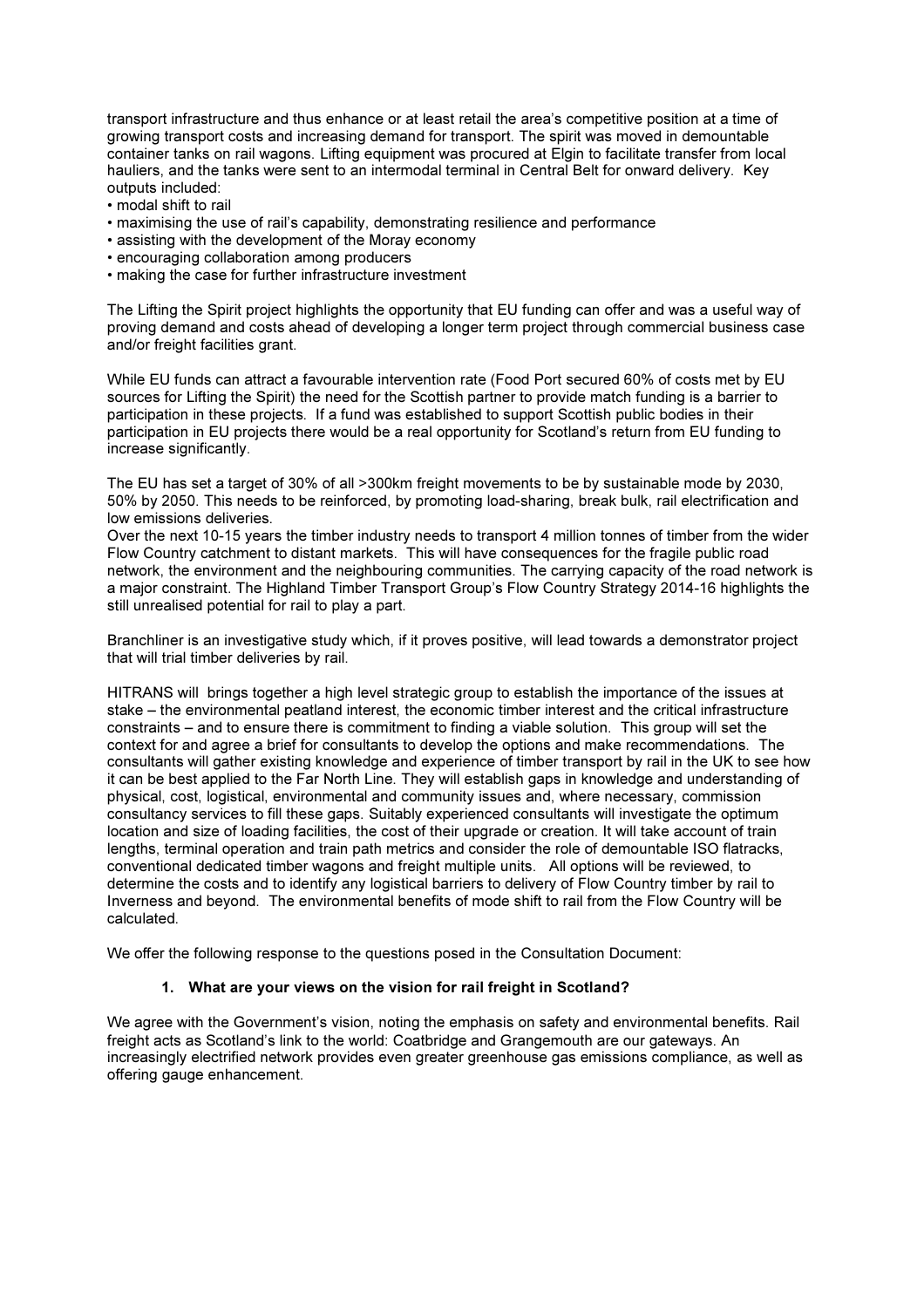### 2. What are your views on the market opportunities identified in the document?

With the reduction in coal carrying, rail freight in Scotland is in a perilous position. In addition to intermodal growth, new markets must be found. HITRANS has devoted resource to examining the potential for whisky and timber (see above), and sees the potential for niche markets in parcels (in connection with HST space), seafood (as per the Inverness sleeper) as well as bulk such as aggregates and timber. Fuel supply to our area is limited to oil to Lairg and Fort William, but a move to larger coastal vessels may mean that sea deliveries will be more concentrated on fewer ports. Intermodal units could be deployed to plug the gap and offer LNG and CNG options. The strategy should also note the existing rail movements of exotic fuels from Dounreay, and the likely increase in this traffic from Hunterston and Torness.

## 3. What are the 3 biggest opportunities for growth in the rail freight sector in Scotland?

In summary: niche high-value, time-sensitive (parcels, whisky, fuels, exotics), bulks (timber, construction) and intermodal retail/food (in and outbound).

#### 4. What are the 3 biggest challenges to growth in the sector?

Firstly, the current market changes in the power generation sector are likely to lead to drivers, locos and wagons, being re-deployed to the south or to Europe. This will result in rail freight operators being unable to resource new traffic.

Secondly, access to the network is still an unknown quantity for many potential users, in terms of gauge, pathing, charging regime and terminals. Coupled with the falling price of road fuel and investment in new road infrastructure, a shift to rail seems all too difficult for some.

Thirdly, how to replicate the door to door service and commitment-lite flexibility offered by competing modes?

#### 5. What are your views on the role of the Scottish Government, as outlined in the document?

Scottish Government, as the funder and specifier of the rail network must commit to reviewing and renewing the capability of the network (see HITRANS' Rail Freight Capability Study 2011).

 A culture of innovation must be engendered, recalling perhaps the SRA's Freight Competition of a decade or more ago. One of the winners, the Freight Multiple Unit, could herald a radical move to shortline rail services on rural routes, without the time penalty for loco-hauling on unmodernised track formations.

Freight Facilities Grant and Mode Shift Revenue Support must continue, perhaps with a greater marketing push and de-mythifying exercise.

Government can take the lead in pushing for cooperative working amongst FOCs, in particular in encouraging path-sharing as opposed to path-squatting where infrastructure has limited capacity. Where there is market failure, consideration should be given to tendering out freight services for a limited period, along the lines of passenger franchises. This could facilitate rail hauling freight to the Islands using lower carbon routes and shorter sea journeys.

Where infrastructure upgrades are challenging, support could be given to rolling stock e.g low platforms which provide the same capacity outputs.

#### 6. What are your views on the steps necessary to create a stable environment for growth?

The changing nature of Network Rail's governance structure and financial architecture will present Scottish Government with new challenges on funding, and a clear indication of its rail freight strategy will assist businesses in decision-making on their transport requirements.

The Network Rail/ScotRail Alliance must be encouraged to send positive signals on the way it treats open access operators, including freight. Throughout the Periodic Review process, Scottish Government must